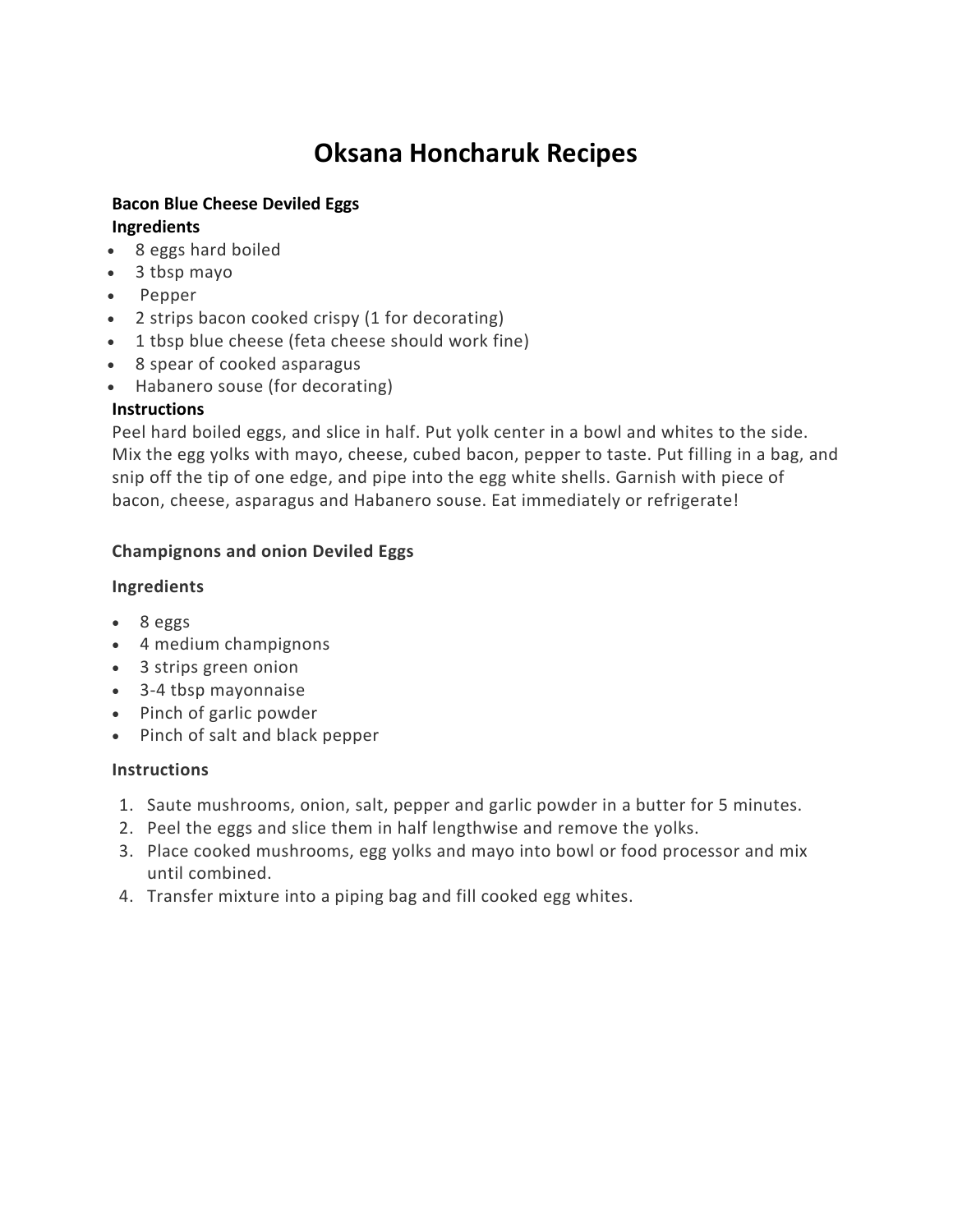### **Cream cheese Deviled Eggs**

### **Ingredients**

- 8 eggs
- 3 tbsp cream cheese
- 1 tbsp mayonnaise or yogurt
- Chives
- Pinch of salt and black pepper and smoked paprika

# **Instructions**

- 1. Slice eggs in halves.
- 2. Scoop yolks, cream cheese, mayonnaise, salt and pepper, mix well and until smoothly combined.
- 3. Fill the eggs whites with yolk mixture using a spoon or piping bag.
- 4. Top each of the deviled eggs with smoked paprika and chives.

# **Beet and Avocado Deviled Eggs**

# **Ingredients**

- 8 eggs
- 1 medium beet
- 1 avocado
- 3 garlic cloves (peeled) or handful of wild garlic leaves
- 1 tablespoon of olive oil
- 1 teaspoon of salt

# **Instructions**

- 1. Place eggs in saucepan and cover with two inches of water. Bring to boil, then turn the heat to low and cook for another minute. Turn off the heat, cover and leave for 13 minutes. Drain water and cool the eggs with cold water.
- 2. Place the beet in a saucepan and cover it with water. Bring to a boil, then lower the heat and simmer until beet is fork tender. Take the beet out of the water and let it cool completely. You can speed up this process by soaking the beet in cold water. Peel off the skin and cut the beet into small pieces.
- 3. Peel the eggs and slice them in half lengthwise and remove the yolks.
- 4. Place cooked beet, egg yolks, ½ teaspoon of salt and tablespoon of olive oil in to a food processor. Process until smooth and transfer into a bowl.
- 5. Place avocado and ½ a teaspoon of salt and garlic into a food processor and process until fully combined.
- 6. Transfer beet mixture into a piping bag and fill cooked egg whites.
- 7. Transfer the avocado mixture into a cleaned piping bag and pipe avocado mixture on top of beet mixture.
- 8. Serve immediately.